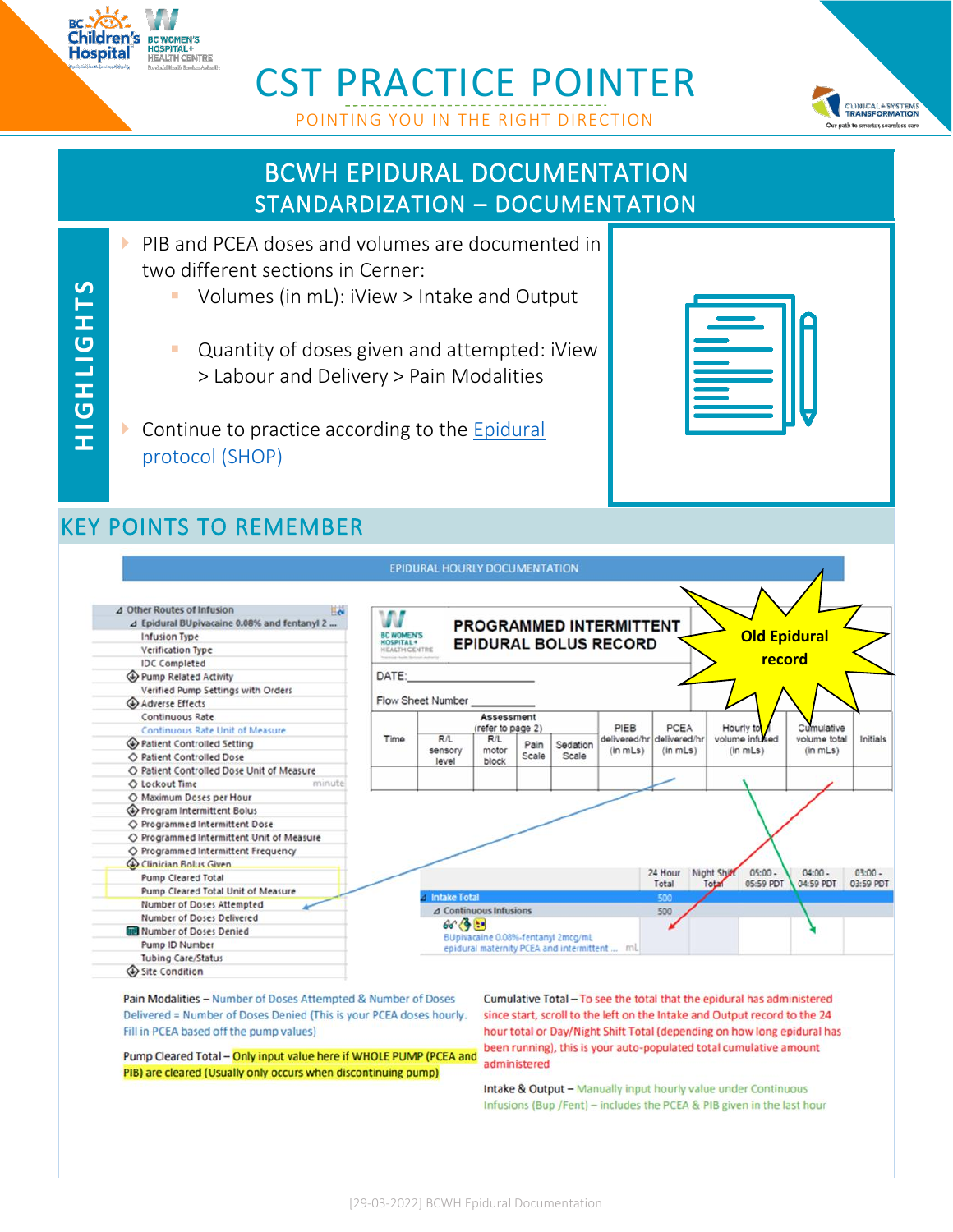

### CST PRACTICE POINTER POINTING YOU IN THE RIGHT DIRECTION



#### **Remember!**

There are a lot of available cells in iView, just because they are there do not mean you have to chart in them:

For example, "Pump Cleared Total" will not be charted on as we do not clear our epidural pumps unless we are discontinuing the infusion. Continue to clear hourly PCEA doses attempted and given on the epidural pump but there is no need to chart this as per historical practice.

| ⊿ Epidural BUpivacaine 0.08% and fentanyl 2 mcg/mL in  |
|--------------------------------------------------------|
| <b>Infusion Type</b>                                   |
| <b>Verification Type</b>                               |
| <b>IDC</b> Completed                                   |
| ♦ Pump Related Activity                                |
| Verified Pump Settings with Orders                     |
| Adverse Effects                                        |
| <b>Continuous Rate</b>                                 |
| <b>Continuous Rate Unit of Measure</b>                 |
| ♦ Patient Controlled Setting                           |
| ◇ Patient Controlled Dose                              |
| ◇ Patient Controlled Dose Unit of Measure              |
| minute<br>◇ Lockout Time                               |
| ◇ Maximum Doses per Hour                               |
| Program Intermittent Bolus                             |
| ◇ Programmed Intermittent Dose                         |
| $\diamondsuit$ Programmed Intermittent Unit of Measure |
| $\diamondsuit$ Programmed Intermittent Frequency       |
| « Clinician Bolus Given                                |
| <b>Pump Cleared Total</b>                              |
| Pump Cleared Total Unit of Measure                     |
| Number of Doses Attempted                              |
| <b>Number of Doses Delivered</b>                       |
| Number of Doses Denied                                 |
| Pump ID Number                                         |
| <b>Tubing Care/Status</b>                              |
| ◈ Site Condition                                       |
| <b>Dressing Activity</b>                               |
| Dressing                                               |
| <b>Dressing Condition</b>                              |
| <b>Drainage Amount</b>                                 |
| <b>Drainage Description</b>                            |